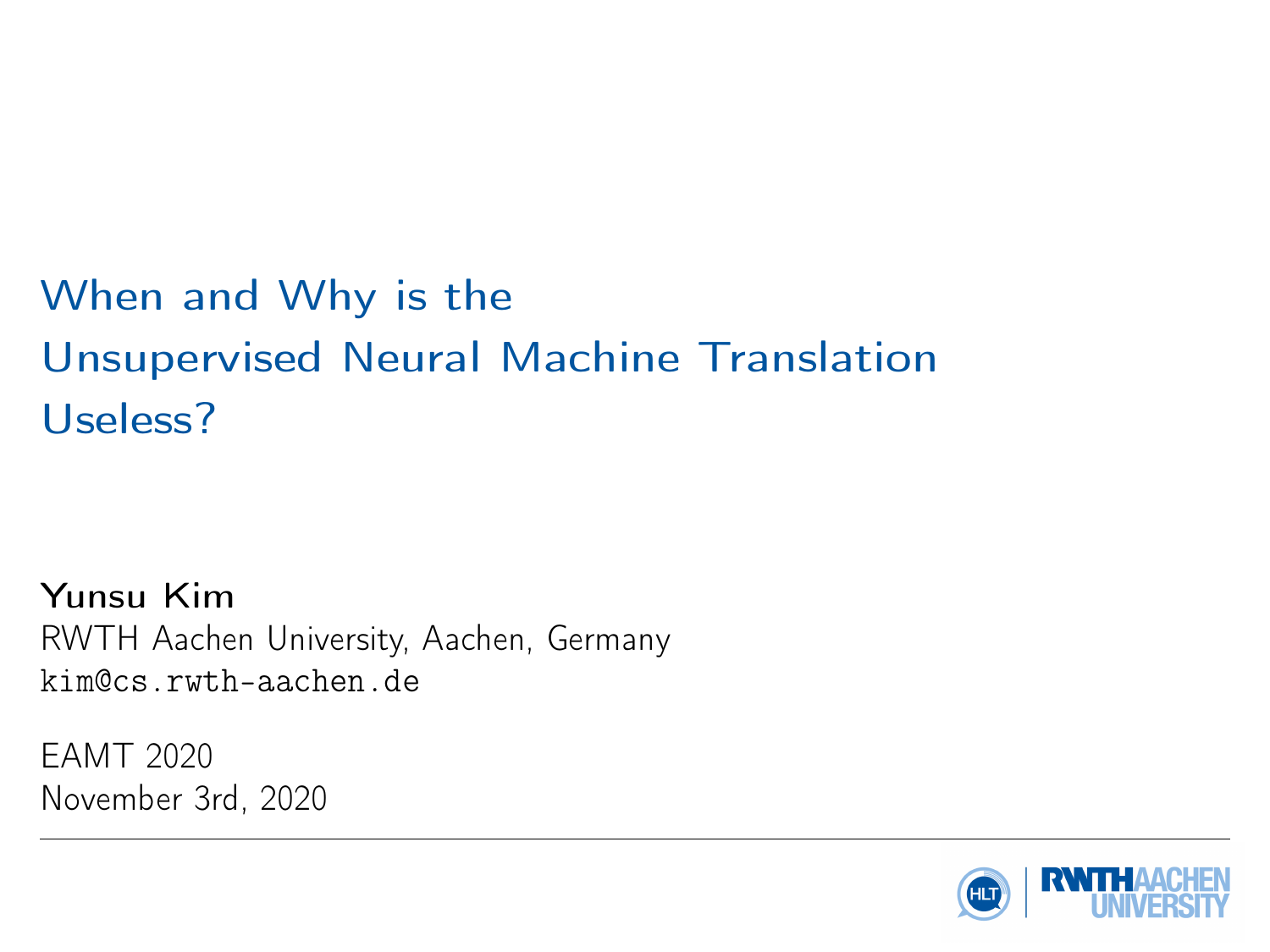<span id="page-1-0"></span>Many recent works in unsupervised machine translation:

[\[Artetxe & Labaka](#page-11-0)<sup>+</sup> 18b] [\[Lample & Denoyer](#page-11-1)<sup>+</sup> 18] [\[Yang & Chen](#page-12-0)<sup>+</sup> 18] [\[Lample & Ott](#page-11-2)<sup>+</sup> 18] [\[Kim & Geng](#page-11-3)<sup>+</sup> 18] [\[Artetxe & Labaka](#page-11-5)<sup>+</sup> 18a] [\[Ren & Zhang](#page-12-1)<sup>+</sup> 19] [Artetxe & Labaka<sup>+</sup> 19] [\[Sun & Wang](#page-12-2)<sup>+</sup> 19] [\[Conneau & Lample 19\]](#page-11-6) [\[Pourdamghani & Aldarrab](#page-11-7)<sup>+</sup> 19] [\[Song & Tan](#page-12-3)<sup>+</sup> 19] [\[Sen & Gupta](#page-12-4)<sup>+</sup> 19] [\[Liu & Gu](#page-11-8)<sup>+</sup> 20] ...

- Tested mostly on a high-resource language pair
	- . German↔English, French↔English, ...
	- $\triangleright$  Linguistically similar source-target: already lots of bilingual corpora
- They do not need unsupervised learning in practice

Question: Is it useful also in low-resource, linguistically different language pairs?

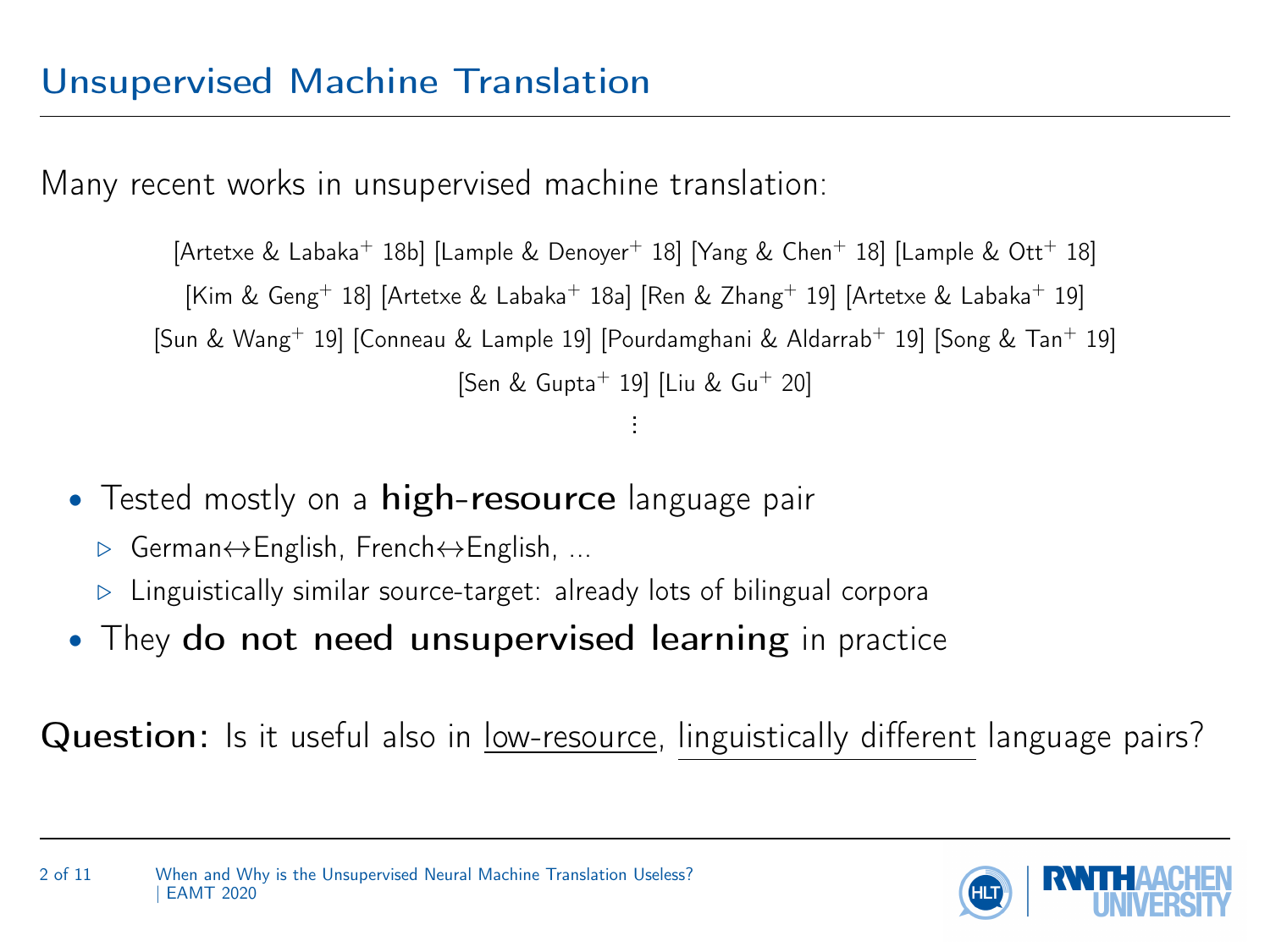<span id="page-2-0"></span>

|                 |           |        | de-en             |         | ru-en    |         | zh-en    |        | kk-en    |          | gu-en    |
|-----------------|-----------|--------|-------------------|---------|----------|---------|----------|--------|----------|----------|----------|
|                 |           | German | English           | Russian | English  | Chinese | English  | Kazakh | English  | Gujarati | English  |
| Language family |           |        | Germanic Germanic | Slavic  | Germanic | Sinitic | Germanic | Turkic | Germanic | Indic    | Germanic |
| Alphabet Size   |           | 60     | 52                | 66      | 52       | 8,105   | 52       | 42     | 52       | 91       | 52       |
| Monolingual     | Sentences |        | 100M              |         | 71.6M    |         | 30.8M    |        | 18.5M    |          | 4.1M     |
|                 | Words     | 1.8B   | 2.3B              | 1.1B    | 2.0B     | 1.4B    | 699M     | 278.5M | 421.5M   | 121.5M   | 93.8M    |
| Bilingual       | Sentences |        | 5.9M              |         | 25.4M    |         | 18.9M    |        | 222k     |          | 156k     |
|                 | Words     | 137.4M | 144.9M            | 618.6M  | 790M     | 440.3M  | 482.9M   | 1.6M   | 1.9M     | 2.3M     | 1.5M     |

- Linguistically distant pairs: ru-en, zh-en, kk-en, gu-en
- Low-resource (bilingual data): kk-en, gu-en

Method: XLM [\[Conneau & Lample 19\]](#page-11-6)

- Model: Transformer base
- Training: iterative back-translation  $+$  denoising autoencoder
- Initialization: cross-lingual masked LM

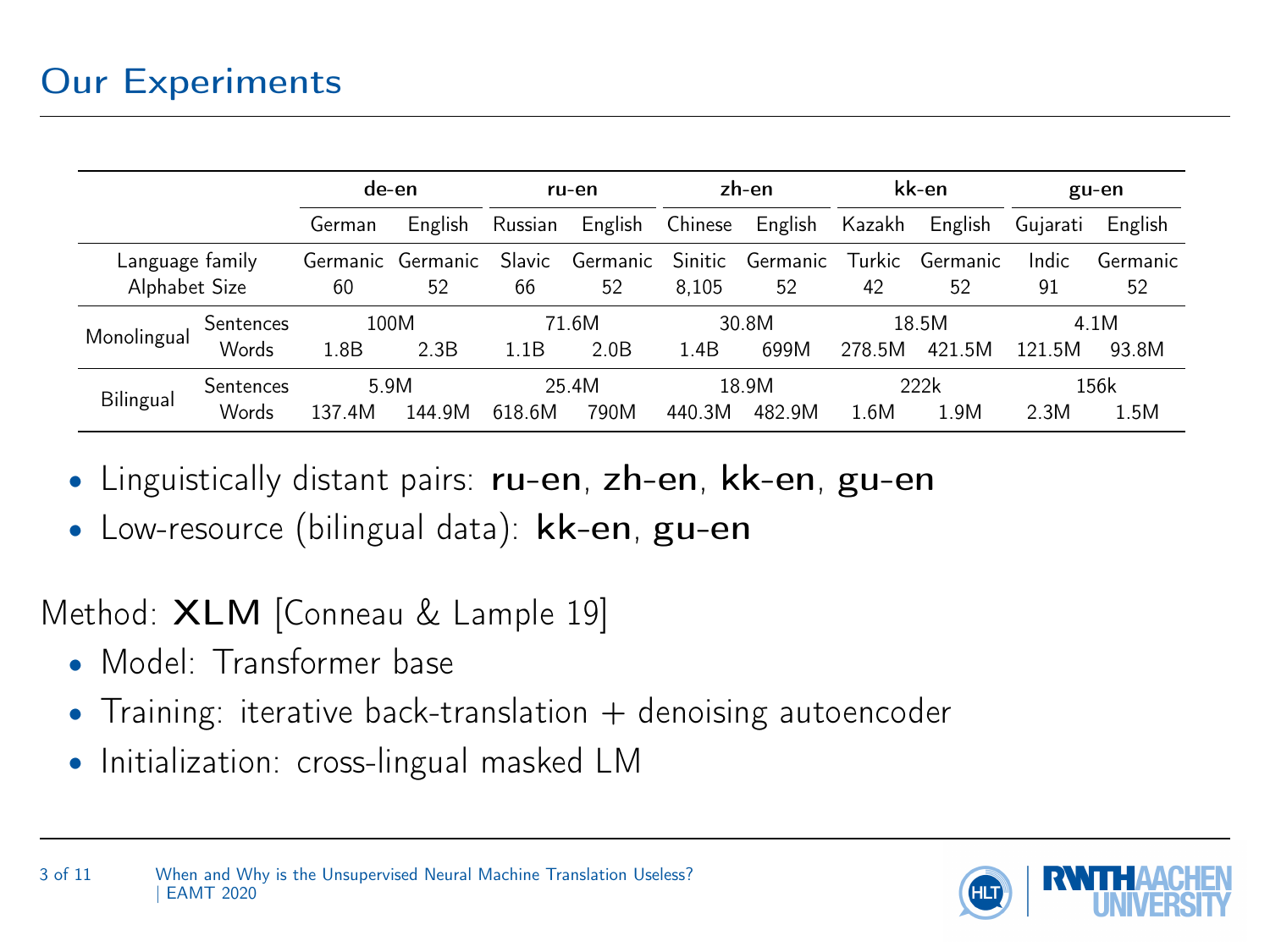## <span id="page-3-0"></span>[Unsupervised NMT](#page-3-0)



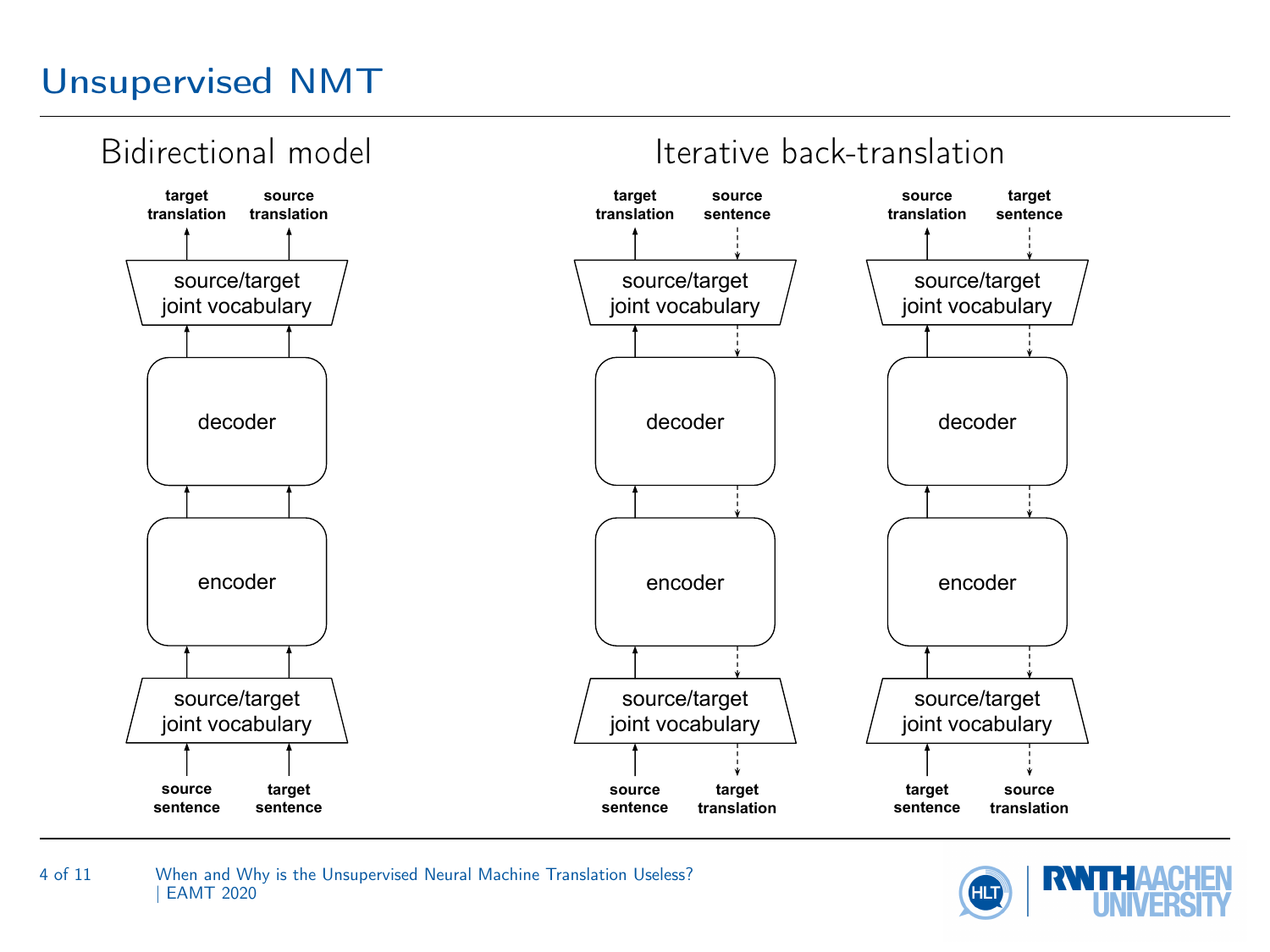### <span id="page-4-0"></span>[Unsupervised vs. Supervised vs. Semi-supervised](#page-4-0)

|                 | BLEU $[\%]$ |                                    |      |      |      |      |      |     |                                                             |     |
|-----------------|-------------|------------------------------------|------|------|------|------|------|-----|-------------------------------------------------------------|-----|
| Approach        |             |                                    |      |      |      |      |      |     | de-en en-de ru-en en-ru zh-en en-zh kk-en en-kk gu-en en-gu |     |
| Supervised      |             | 39.5 39.1 29.1 24.7 26.2 39.6 10.3 |      |      |      |      |      | 24  | 99                                                          | 3.5 |
| Semi-supervised |             | 43.6 41.0                          | 31.4 | 31.3 | 25.9 | 42.7 | 12.5 | 3.1 | 14.2                                                        | 4.0 |
| Unsupervised    |             | 23.8 20.2 12.0                     |      | 9.4  | 1.5  | 25   | 20   | 0 R | 06                                                          | 0.6 |

• Unsupervised: much worse than (semi-)supervised



ru-en: When is the unsupervised learning useful? • Only if bilingual data has less than 20k lines

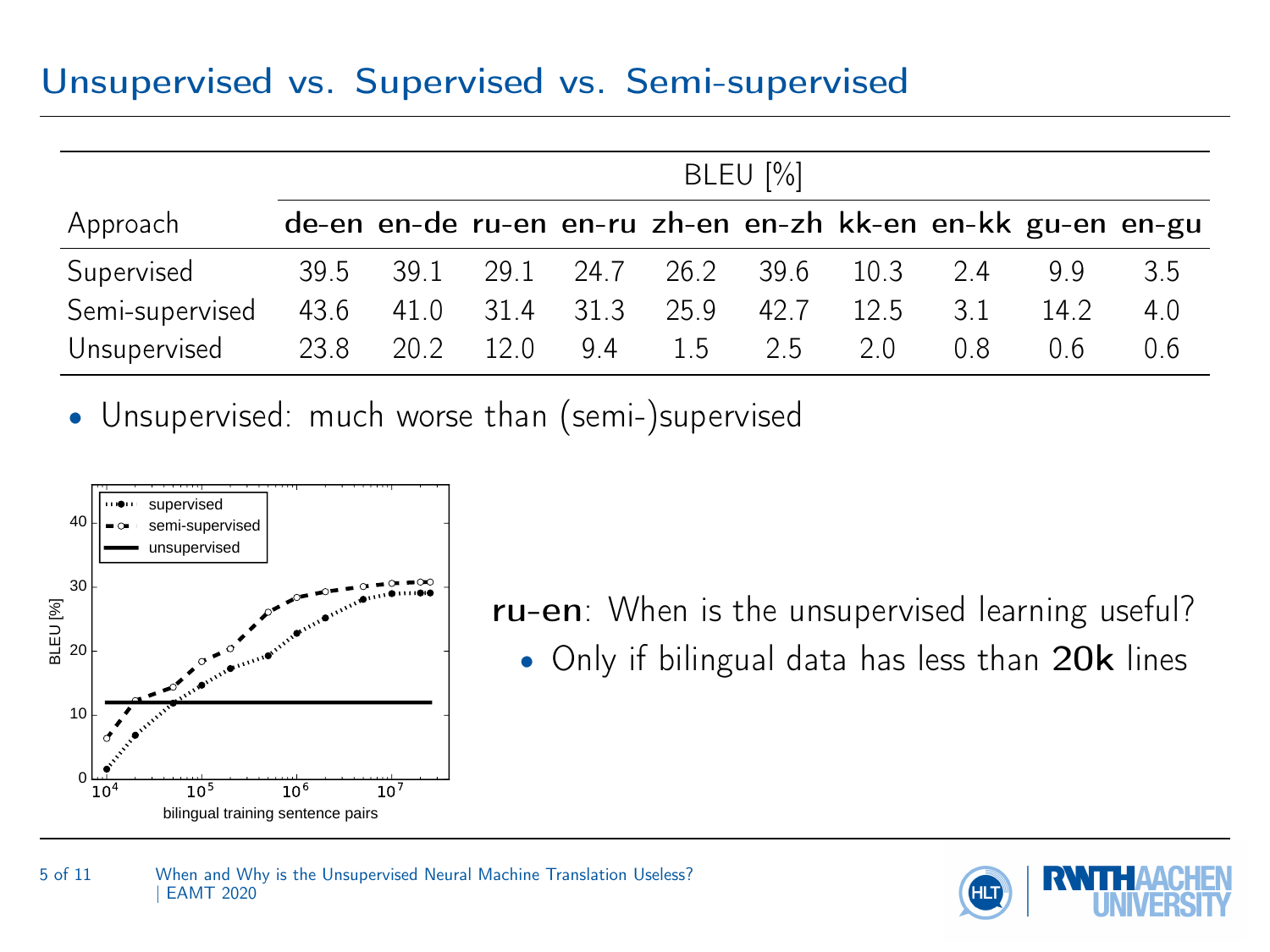## <span id="page-5-0"></span>[Performance Factor: Training Data Size](#page-5-0)

How much monolingual data is needed for unsupervised NMT to work?



 $#$  training sentences - performance

- 1M: already close to the best result
- 5M: starts to saturate
- 20M: no further improvment

**Important:** similarity of source/target languages (de-en  $>$  ru-en)

• Massive training data is not important

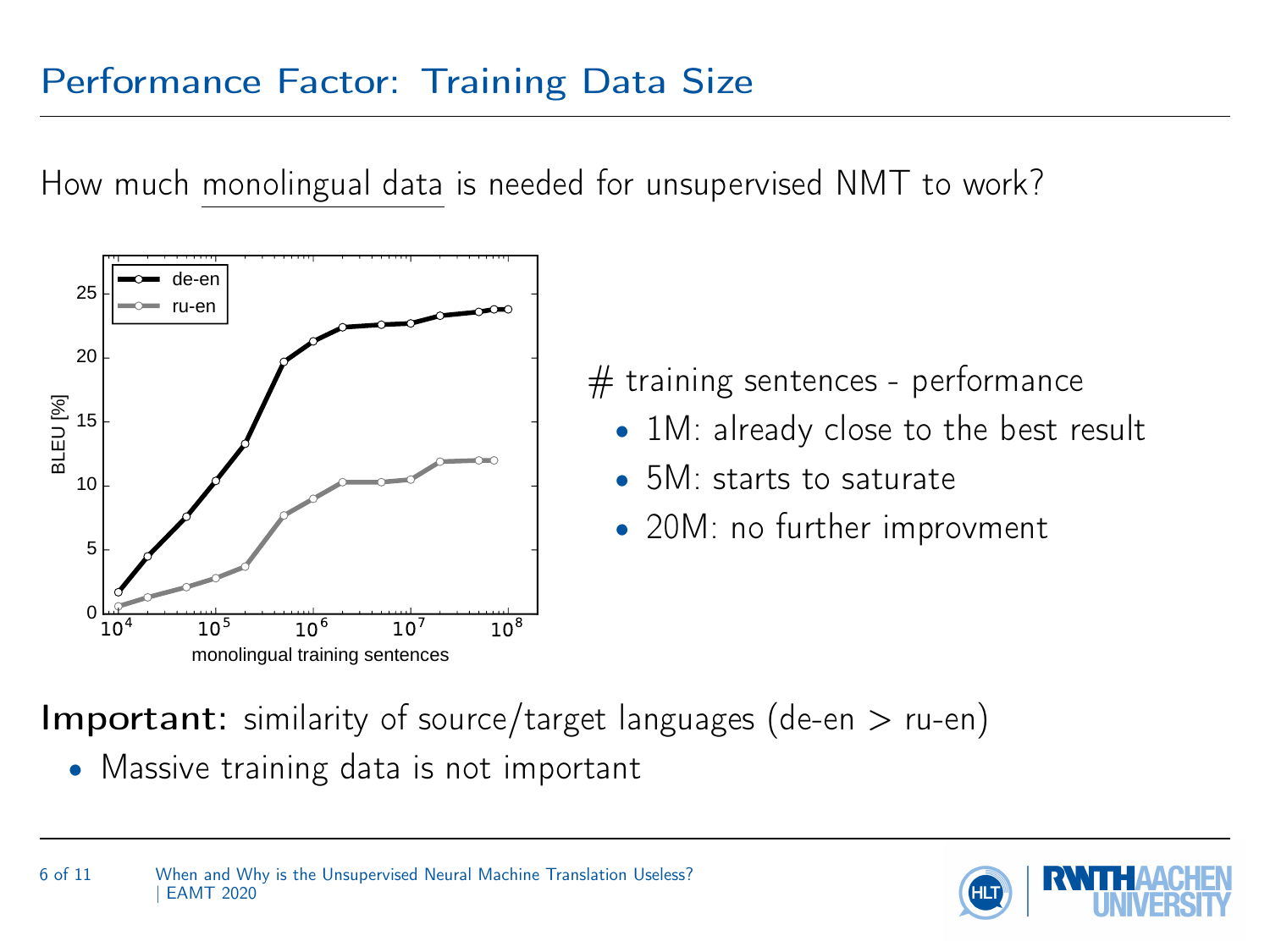## <span id="page-6-0"></span>[Performance Factor: Unbalanced Training Data](#page-6-0)

What if the data size is largely different for source and target languages?



Source: varying (x-axis) Target: fixed (20M sents)

- Oversizing one side has no effect
- Performance decided by the smaller side

#### **Important:** similar data distribution on source/target

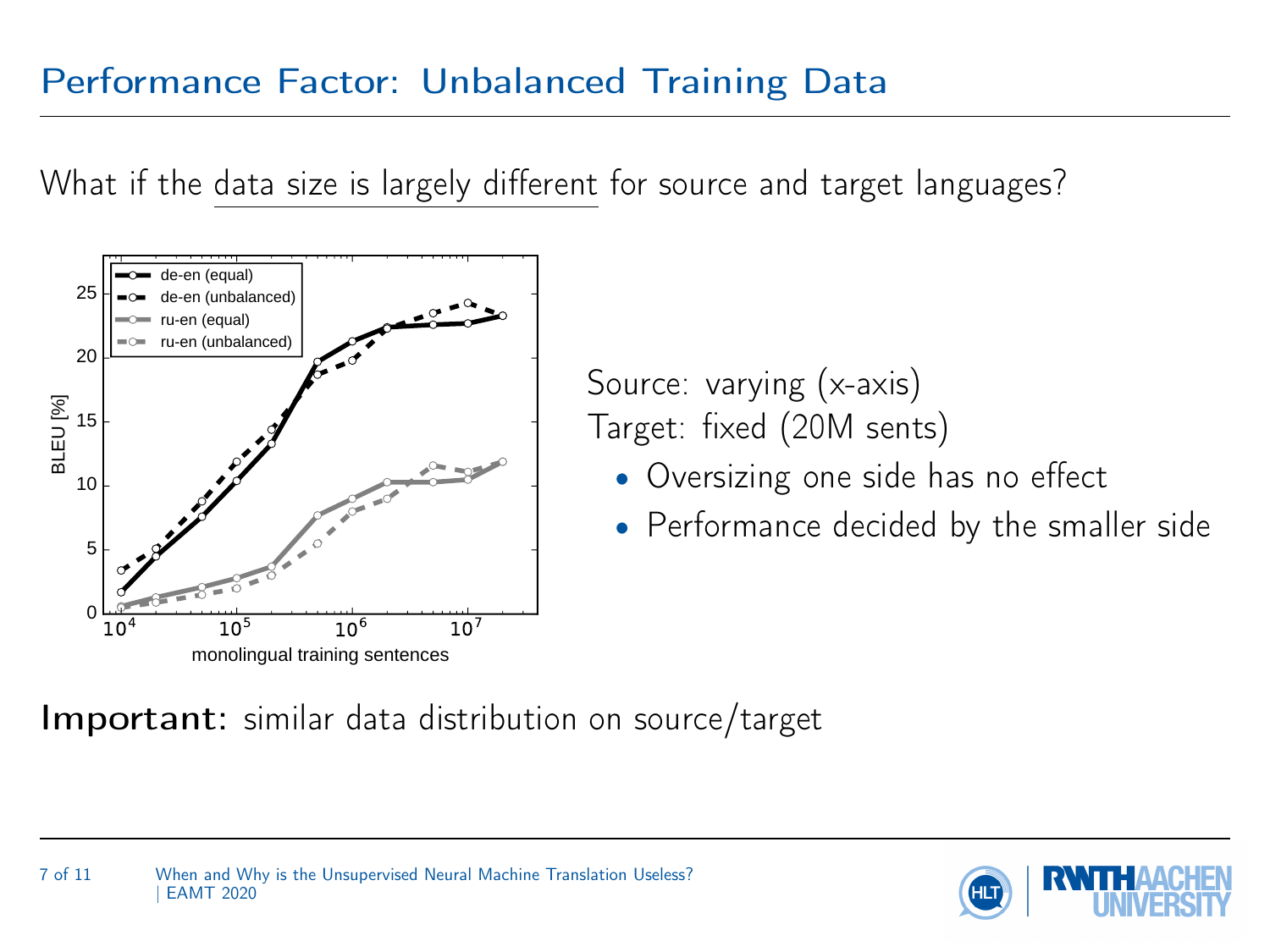<span id="page-7-0"></span>

| Domain Domain     |                                          | BLEU [%] |            |     |    |  |  |
|-------------------|------------------------------------------|----------|------------|-----|----|--|--|
|                   | $(en)$ $(de/ru)$ de-en en-de ru-en en-ru |          |            |     |    |  |  |
|                   | Newswire 23.3 19.9 11.9                  |          |            |     | 93 |  |  |
| Newswire Politics |                                          | 11.5     | 12.2       | 2.3 | 25 |  |  |
|                   | Random                                   |          | 184 164 69 |     | 61 |  |  |

• Degenerates if domains do not match!

| Years     | Years     | #sents               |    | BLEU [%] |  |  |
|-----------|-----------|----------------------|----|----------|--|--|
| (en)      | (zh)      | $(enzh)$ zh-en en-zh |    |          |  |  |
| 2014-2017 | 2008-2018 | 1.7M                 | 54 | 15.1     |  |  |
|           | 1995-2008 | - 28.6M              | 15 | 1 Q      |  |  |

• Degenerates if topics, styles, periods do not match!



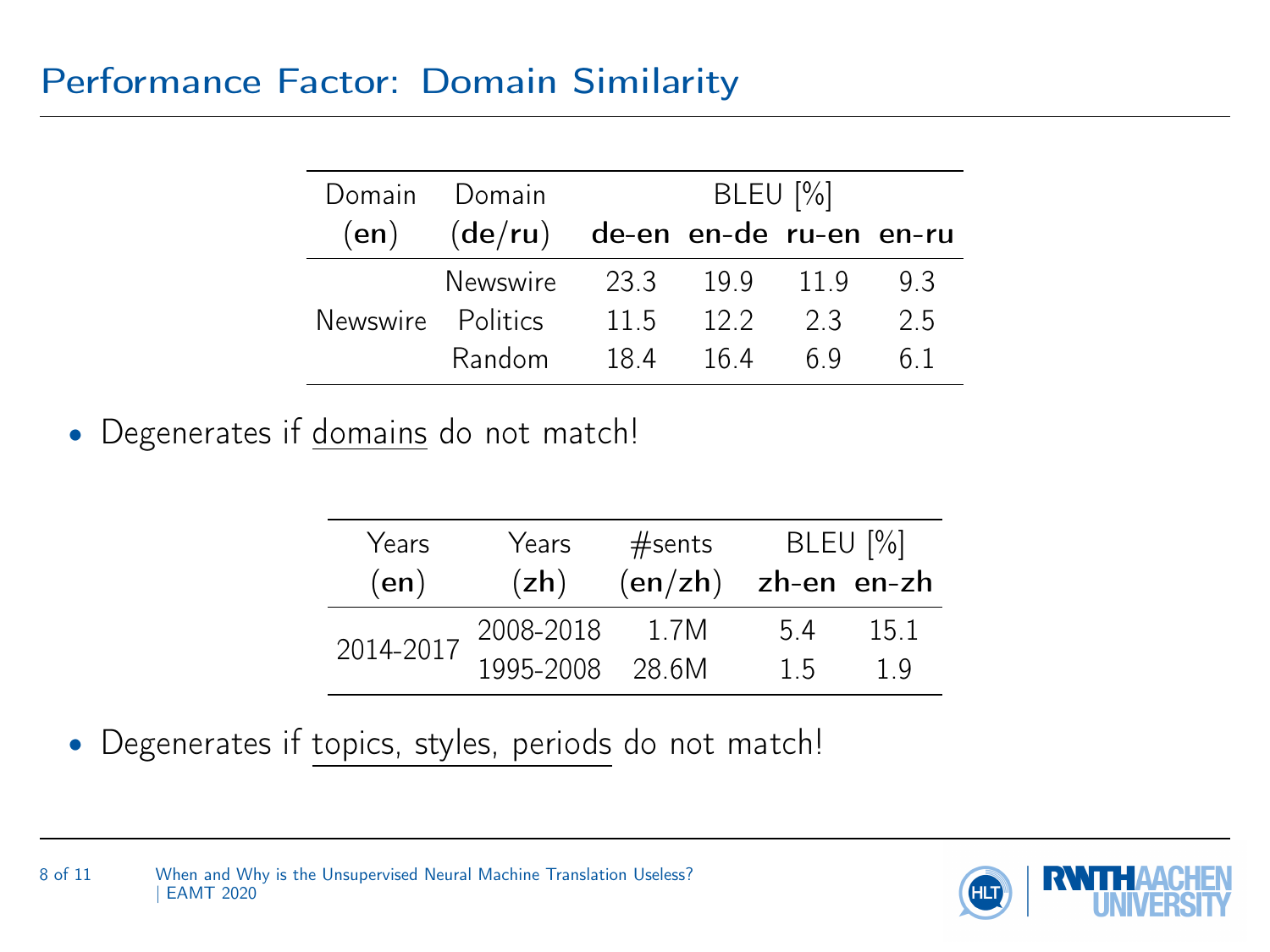<span id="page-8-0"></span>Initialization vs. Back-translation: Which is more important?



Good initialization

 $\bullet$  > 20% BLEU already with 1M sentences in back-translation training

### Bad initialization

 $\bullet$  < 5% BLEU even with 100M sentences in back-translation training

## Important: decent initialization

• Back-translation training relies on the quality of the initial model

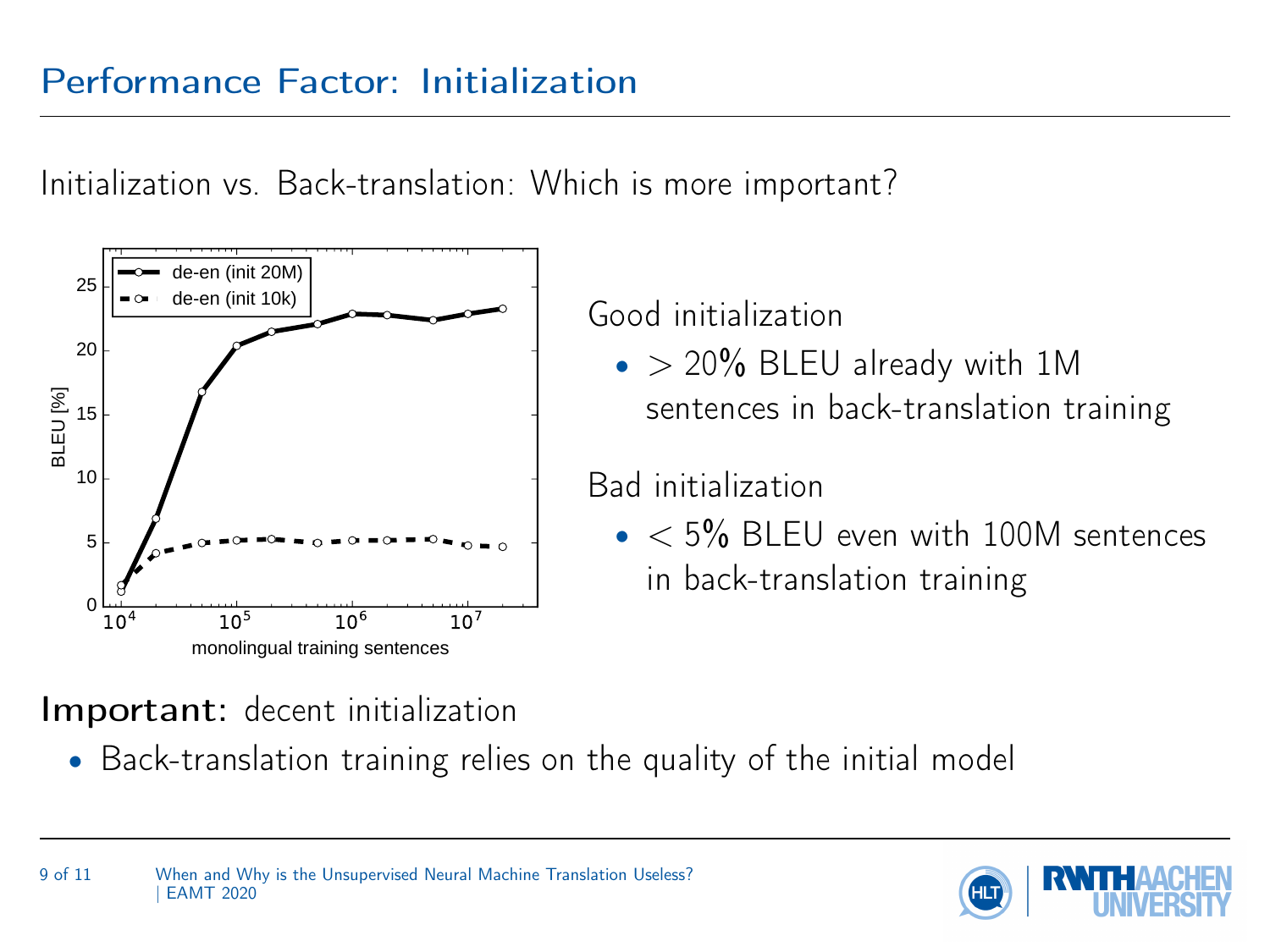<span id="page-9-0"></span>

| Task | Source input              | System output    | Reference output                                                                         |
|------|---------------------------|------------------|------------------------------------------------------------------------------------------|
|      | 调整要兼顾生产需要和<br>zh-en 消费需求。 | $\cdots$<br>消费需求 | 调整要兼顾生产需要 and  adjustment must balance pro-<br>duction needs with consumer de-<br>mands. |

- Input copying (wrong language)
- Reason: trained on copied back-translations

| Task | Source input | System output                                                                                                                                                                                                    | Reference output |
|------|--------------|------------------------------------------------------------------------------------------------------------------------------------------------------------------------------------------------------------------|------------------|
|      | dern         | München 1856: Vier Karten, die Austrailia 1856: Eight things Munich 1856: Four maps that<br><b>de-en</b> Ihren Blick auf die Stadt verän- that can keep your way to the will change your view of the city<br>IJК |                  |

- Vier (Four in English)  $\rightarrow$  Eight
- Cannot distinguish words that appear in the same context (1856, things)

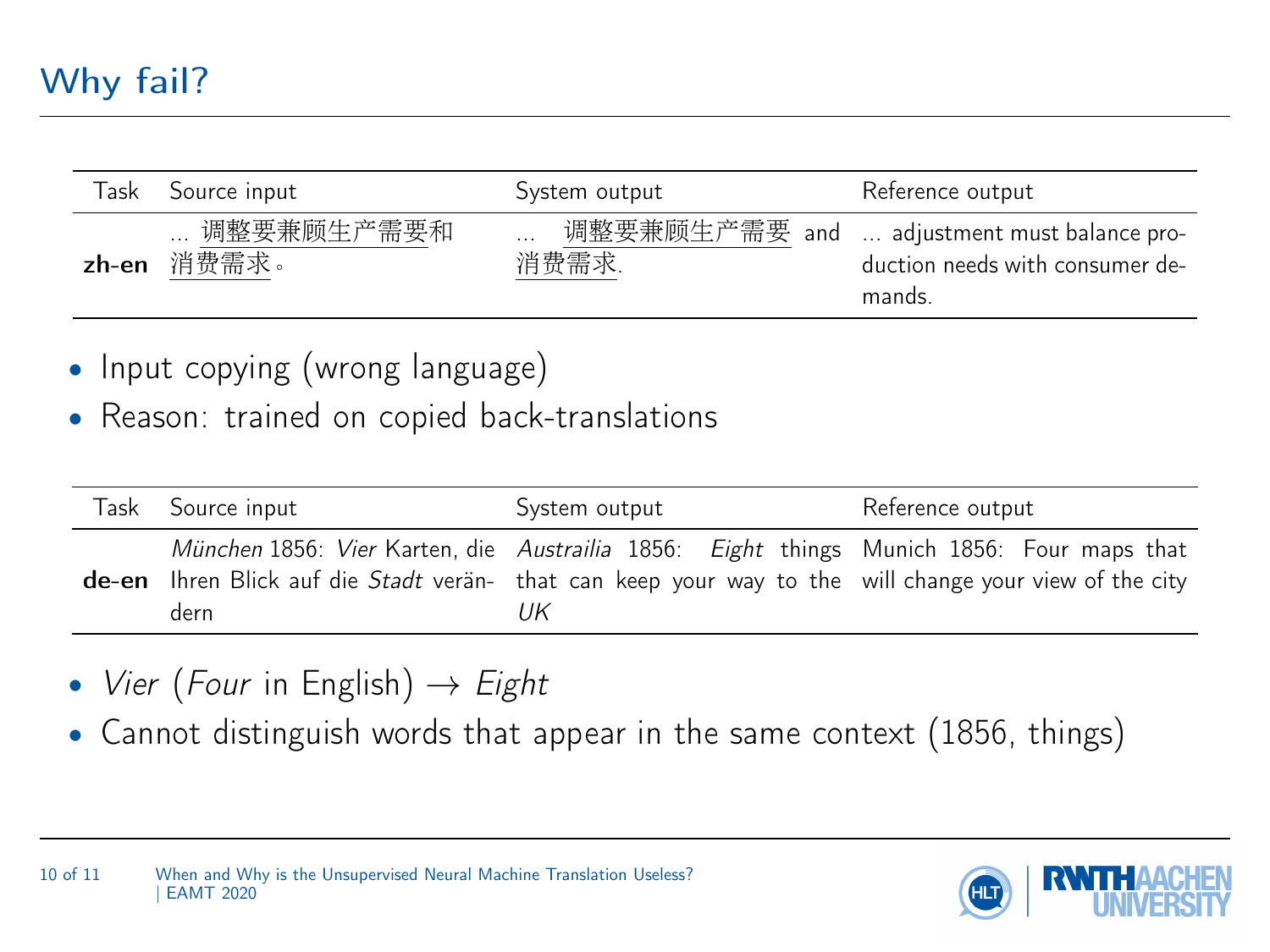<span id="page-10-0"></span>Unsupervised NMT fails when...

- 1. source and target languages are linguistically dissimilar
- 2. source and target monolingual data are from different domains
- These conditions are very common in low-resource language pairs!
	- In practice: if you have  $\sim$ 50k bilingual sentence pairs, just do semi-supervised

You can also find in our paper:

• Why does the copied back-translations occur in training?

When and Why is the Unsupervised Neural Machine Translation Useless? Yunsu Kim, Miguel Graça, Hermann Ney

<https://arxiv.org/abs/2004.10581>

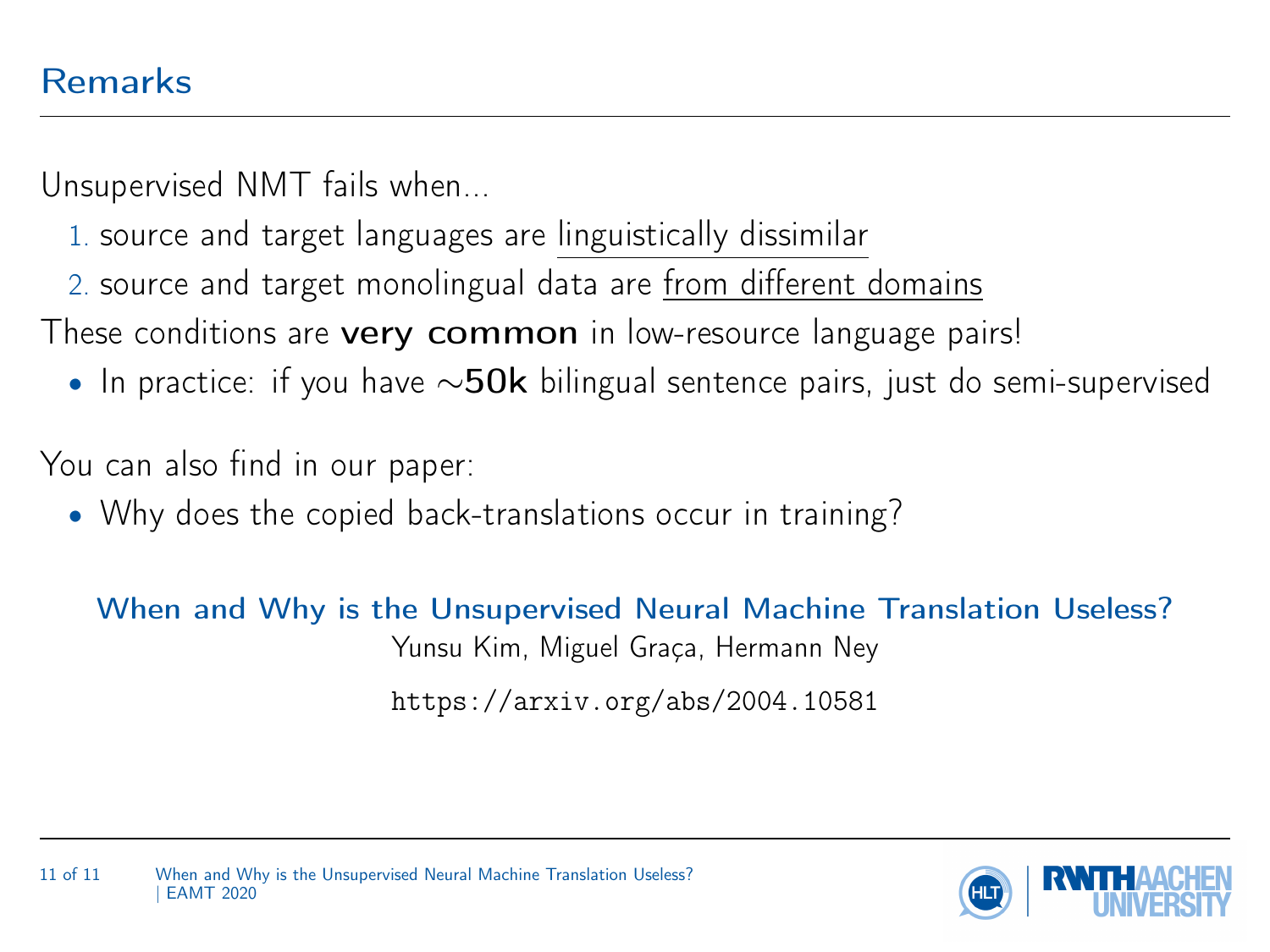#### <span id="page-11-9"></span>**[References](#page-11-9)**

<span id="page-11-4"></span>[Artetxe & Labaka<sup>+</sup> 18a] M. Artetxe, G. Labaka, E. Agirre. Unsupervised statistical machine translation. In EMNLP, 3632–3642, 2018.

<span id="page-11-0"></span>[Artetxe & Labaka<sup>+</sup> 18b] M. Artetxe, G. Labaka, E. Agirre, K. Cho. Unsupervised neural machine translation. In ICLR, 2018.

<span id="page-11-5"></span>[Artetxe & Labaka<sup>+</sup> 19] M. Artetxe, G. Labaka, E. Agirre. An effective approach to unsupervised machine translation. In ACL, pp. 194–203, 2019.

<span id="page-11-6"></span>[Conneau & Lample 19] A. Conneau, G. Lample. Cross-lingual language model pretraining. In NeurIPS, pp. 7057–7067, 2019.

<span id="page-11-3"></span> $[Kim \& Geng<sup>+</sup> 18]$  Y. Kim, J. Geng, H. Ney. Improving unsupervised word-by-word translation with language model and denoising autoencoder. In EMNLP, pp. 862–868, 2018.

<span id="page-11-1"></span>[Lample & Denoyer<sup>+</sup> 18] G. Lample, L. Denoyer, M. Ranzato. Unsupervised machine translation using monolingual corpora only. In ICLR, 2018.

<span id="page-11-2"></span>[Lample & Ott<sup>+</sup> 18] G. Lample, M. Ott, A. Conneau, L. Denoyer, M. Ranzato. Phrase-based & neural unsupervised machine translation. In EMNLP, pp. 5039–5049, 2018.

<span id="page-11-8"></span><span id="page-11-7"></span>[Liu & Gu<sup>+</sup> 20] Y. Liu, J. Gu, N. Goyal, X. Li, S. Edunov, M. Ghazvininejad, M. Lewis, L. Zettlemoyer. Multilingual denoising pre-training for neural machine translation, 2020.